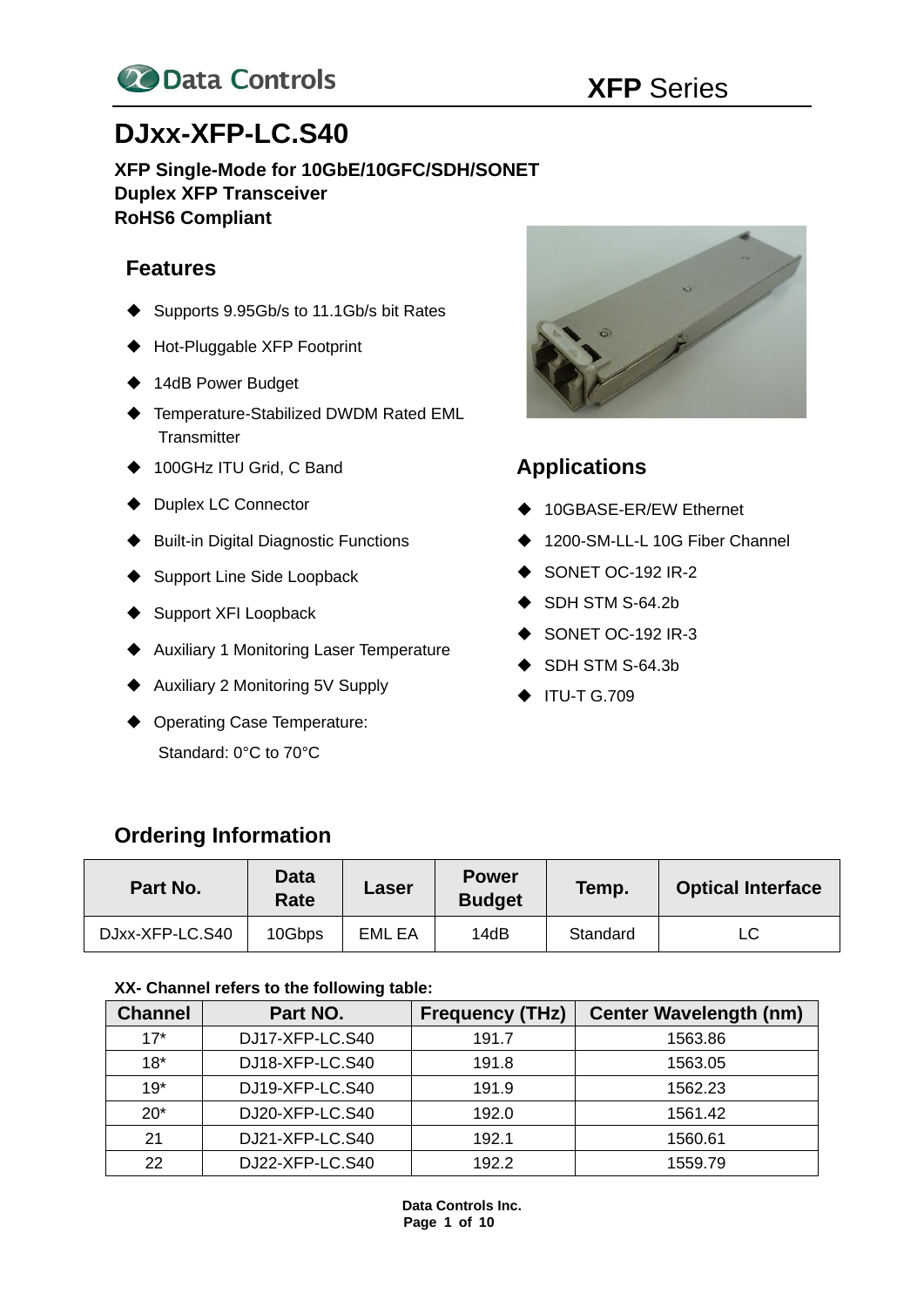

| 23    | DJ23-XFP-LC.S40 | 192.3 | 1558.98 |
|-------|-----------------|-------|---------|
| 24    | DJ24-XFP-LC.S40 | 192.4 | 1558.17 |
| 25    | DJ25-XFP-LC.S40 | 192.5 | 1557.36 |
| 26    | DJ26-XFP-LC.S40 | 192.6 | 1556.55 |
| 27    | DJ27-XFP-LC.S40 | 192.7 | 1555.75 |
| 28    | DJ28-XFP-LC.S40 | 192.8 | 1554.94 |
| 29    | DJ29-XFP-LC.S40 | 192.9 | 1554.13 |
| 30    | DJ30-XFP-LC.S40 | 193.0 | 1553.33 |
| 31    | DJ31-XFP-LC.S40 | 193.1 | 1552.52 |
| 32    | DJ32-XFP-LC.S40 | 193.2 | 1551.72 |
| 33    | DJ33-XFP-LC.S40 | 193.3 | 1550.92 |
| 34    | DJ34-XFP-LC.S40 | 193.4 | 1550.12 |
| 35    | DJ35-XFP-LC.S40 | 193.5 | 1549.32 |
| 36    | DJ36-XFP-LC.S40 | 193.6 | 1548.51 |
| 37    | DJ37-XFP-LC.S40 | 193.7 | 1547.72 |
| 38    | DJ38-XFP-LC.S40 | 193.8 | 1546.92 |
| 39    | DJ39-XFP-LC.S40 | 193.9 | 1546.12 |
| 40    | DJ40-XFP-LC.S40 | 194.0 | 1545.32 |
| 41    | DJ41-XFP-LC.S40 | 194.1 | 1544.53 |
| 42    | DJ42-XFP-LC.S40 | 194.2 | 1543.73 |
| 43    | DJ43-XFP-LC.S40 | 194.3 | 1542.94 |
| 44    | DJ44-XFP-LC.S40 | 194.4 | 1542.14 |
| 45    | DJ45-XFP-LC.S40 | 194.5 | 1541.35 |
| 46    | DJ46-XFP-LC.S40 | 194.6 | 1540.56 |
| 47    | DJ47-XFP-LC.S40 | 194.7 | 1539.77 |
| 48    | DJ48-XFP-LC.S40 | 194.8 | 1538.98 |
| 49    | DJ49-XFP-LC.S40 | 194.9 | 1538.19 |
| 50    | DJ50-XFP-LC.S40 | 195.0 | 1537.40 |
| 51    | DJ51-XFP-LC.S40 | 195.1 | 1536.61 |
| 52    | DJ52-XFP-LC.S40 | 195.2 | 1535.82 |
| 53    | DJ53-XFP-LC.S40 | 195.3 | 1535.04 |
| 54    | DJ54-XFP-LC.S40 | 195.4 | 1534.25 |
| 55    | DJ55-XFP-LC.S40 | 195.5 | 1533.47 |
| 56    | DJ56-XFP-LC.S40 | 195.6 | 1532.68 |
| 57    | DJ57-XFP-LC.S40 | 195.7 | 1531.90 |
| 58    | DJ58-XFP-LC.S40 | 195.8 | 1531.12 |
| 59    | DJ59-XFP-LC.S40 | 195.9 | 1530.33 |
| $60*$ | DJ60-XFP-LC.S40 | 196.0 | 1529.55 |

\*Note1: This channel is supported with limited availability; please contact DCI for further details.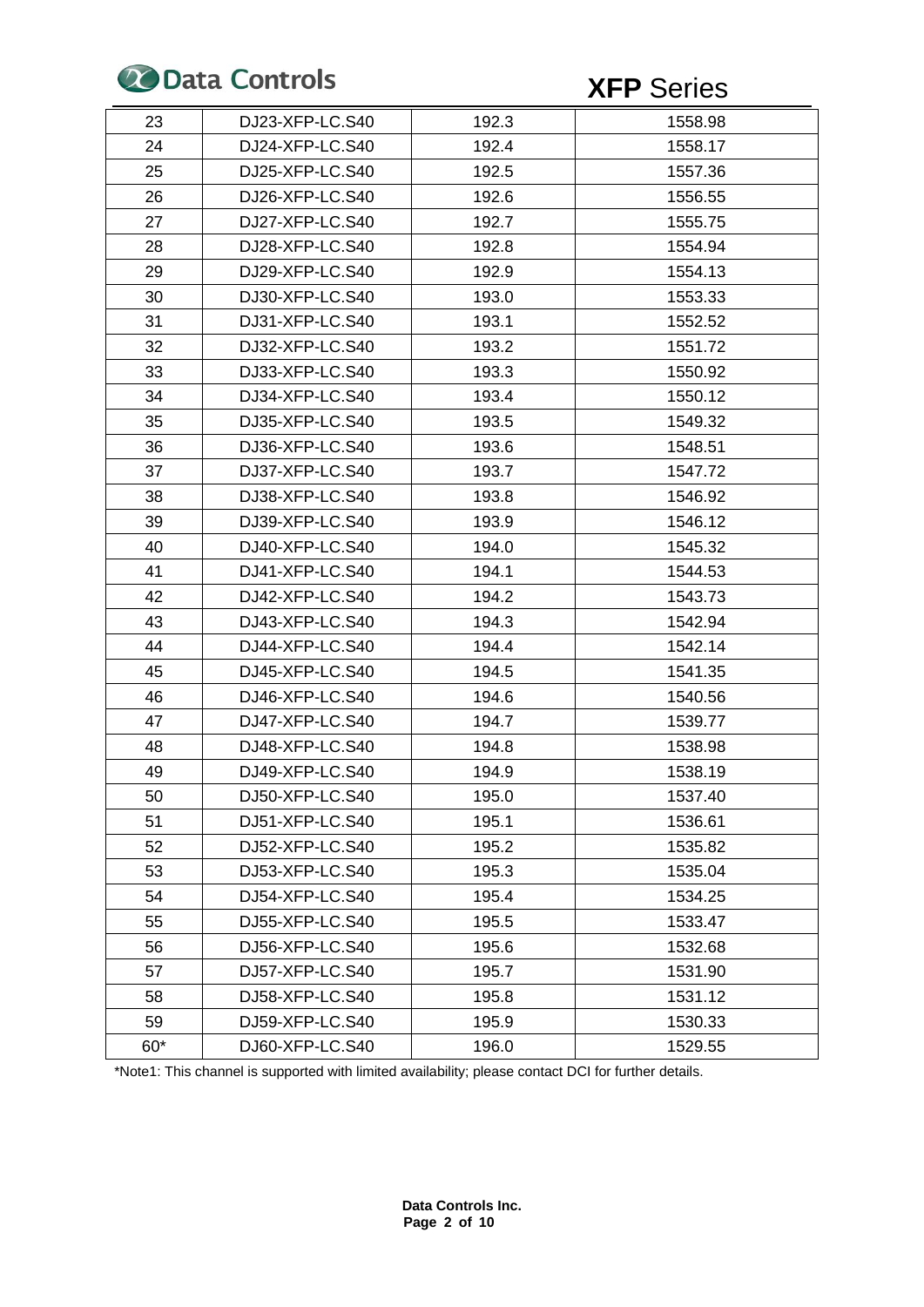

# **Regulatory Compliance**

| <b>Product Certificate</b> | <b>Certificate Number</b> | <b>Applicable Standard</b> |  |
|----------------------------|---------------------------|----------------------------|--|
|                            |                           | EN 60950-1:2006+A11+A1+A12 |  |
| <b>TUV</b>                 | R50135086                 | EN 60825-1:2007            |  |
|                            |                           | EN 60825-2:2004+A1+A2      |  |
| UL                         | E317337                   | UL 60950-1                 |  |
|                            |                           | CSA C22.2 No. 60950-1-07   |  |
| <b>EMC CE</b>              |                           | EN 55022:2006              |  |
|                            | AE 50135430 0001          | EN 55024:1998+A1+A2        |  |
| <b>CB</b>                  |                           | IEC 60825-2                |  |
|                            | JPTUV-024038-M1           | IEC 60950-1                |  |
| <b>FCC</b>                 | WTF13F0503735E            | 47 CFR PART 15 OCT., 2010  |  |
|                            | WTF13F0503732E            | 47 CFR PART 15 OCT., 2010  |  |
| <b>FDA</b><br>1230816-000  |                           | CDRH 1040.10               |  |
| <b>ROHS</b>                | RLSZF00163462             | 2011/65/EU                 |  |

# **Absolute Maximum Ratings**

.

| <b>Parameter</b>           | <b>Symbol</b> | Min    | Typ. | <b>Max</b> | Unit   |
|----------------------------|---------------|--------|------|------------|--------|
| Maximum Supply Voltage 1   | Vcc3          | $-0.5$ |      | 4.0        |        |
| Maximum Supply Voltage 2   | Vcc5          | $-0.3$ |      | 6.0        |        |
| <b>Storage Temperature</b> |               | $-40$  |      | 85         | $\sim$ |

# **Recommend Operating Condition**

| <b>Parameter</b>                     | <b>Symbol</b> | Min  | Typ. | <b>Max</b> | <b>Units</b> | Ref. |
|--------------------------------------|---------------|------|------|------------|--------------|------|
| Supply Voltage 1                     | Vcc3          | 3.13 | 3.3  | 3.45       |              |      |
| Supply Voltage 2                     | Vcc5          | 4.75 | 5    | 5.25       |              |      |
| <b>Case Operating</b><br>Temperature | Тc            | 0    |      | 70         | °C           |      |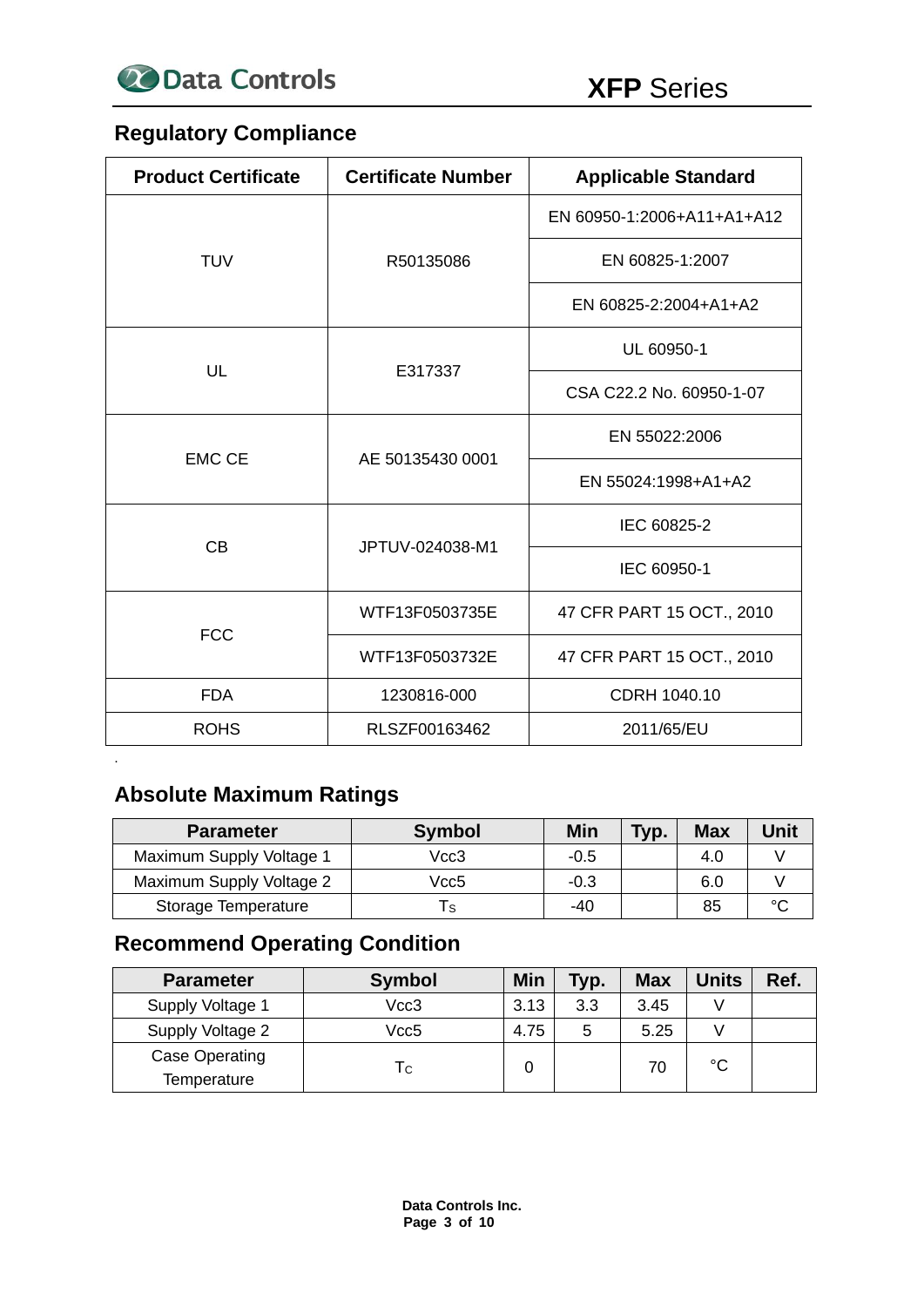### **Electrical Characteristics**

| <b>Parameter</b>                      | <b>Symbol</b>    | <b>Min</b>         | Typ. | <b>Max</b>                            | <b>Unit</b> | <b>Note</b>    |
|---------------------------------------|------------------|--------------------|------|---------------------------------------|-------------|----------------|
| Main Supply Voltage                   | Vcc <sub>5</sub> | 4.75               |      | 5.25                                  | $\vee$      |                |
| Supply Voltage #2                     | Vcc3             | 3.13               |      | 3.45                                  | $\vee$      |                |
| Supply Current - Vcc5 supply          | Icc <sub>5</sub> |                    |      | 500                                   | mA          |                |
| Supply Current - Vcc3 supply          | Icc <sub>3</sub> |                    |      | 750                                   | mA          |                |
|                                       |                  | <b>Transmitter</b> |      |                                       |             |                |
| Input Differential Impedance          | Rin              |                    | 100  |                                       | Ω           | 1              |
| Differential Data Input Swing         | Vin, pp          | 120                |      | 820                                   | mV          |                |
| <b>Transmit Disable Voltage</b>       | VD               | 2.0                |      | Vcc                                   | V           |                |
| <b>Transmit Enable Voltage</b>        | <b>VEN</b>       | <b>GND</b>         |      | $GND+0.8$                             | V           |                |
| Transmit Disable Assert Time          |                  |                    |      | 10                                    | μs          |                |
|                                       |                  | <b>Receiver</b>    |      |                                       |             |                |
| <b>Differential Data Output Swing</b> | Vout, pp         | 340                | 650  | 850                                   | mV          |                |
| Data Output Rise Time                 | Tr               |                    |      | 38                                    | ps          | 2              |
| Data Output Fall Time                 | Τf               |                    |      | 38                                    | ps          | $\overline{2}$ |
| <b>LOS Fault</b>                      | VLOS Fault       | $Vcc - 0.5$        |      | <b>VCCHOST</b>                        | V           | 3              |
| <b>LOS Normal</b>                     | VLOS Normal      | <b>GND</b>         |      | $GND+0.5$                             | V           | 3              |
| Power Supply Noise Rejection          | <b>PSNR</b>      |                    |      | Compliant to Section 2.7.1 of XFP MSA |             |                |

**Notes:**

- 1. Internal AC coupling.
- 2. 20% 80%

3. Loss Of Signal is open collector to be pulled up with a 4.7k – 10kohm resistor to 3.15 – 3.6V. Logic 0 indicates normal operation; logic 1 indicates no signal detected.

# **Optical Characteristics**

Please note that the transmitter becomes operational within 60 seconds of power-up. This is due to the time required for the EML to reach its optimum operating temperature.

| <b>Parameter</b>                  | <b>Symbol</b> | <b>Min</b>         | <b>Typ</b> | <b>Max</b>     | <b>Unit</b> | Ref. |
|-----------------------------------|---------------|--------------------|------------|----------------|-------------|------|
|                                   |               | <b>Transmitter</b> |            |                |             |      |
| Output Opt. Pwr: 9/125 SMF        | Pout          | -1                 |            | $+4$           | dBm         |      |
|                                   |               |                    | 100        |                | GHz         |      |
| Center Wavelength Spacing         |               |                    | 0.8        |                | nm          |      |
| Optical Wavelength-EOL            | $\lambda c$   | $X-100$            | X          | $X + 100$      | pm          |      |
| <b>Transmitter Center</b>         | λc            | $X-40$             | X          | $X+40$         |             |      |
| Wavelength -BOL                   |               |                    |            |                | pm          |      |
| <b>Optical Extinction Ratio</b>   | <b>ER</b>     | 8.2                |            |                | dB          |      |
| <b>Transmitter and Dispersion</b> | TDP           |                    |            | $\overline{2}$ | dB          |      |
| Penalty                           |               |                    |            |                |             |      |
| Side Mode Suppression Ratio       | <b>SMSR</b>   | 30                 |            |                | dB          |      |
| <b>TX Jitter Generation</b>       | TXj           |                    |            | 0.1            | UI          |      |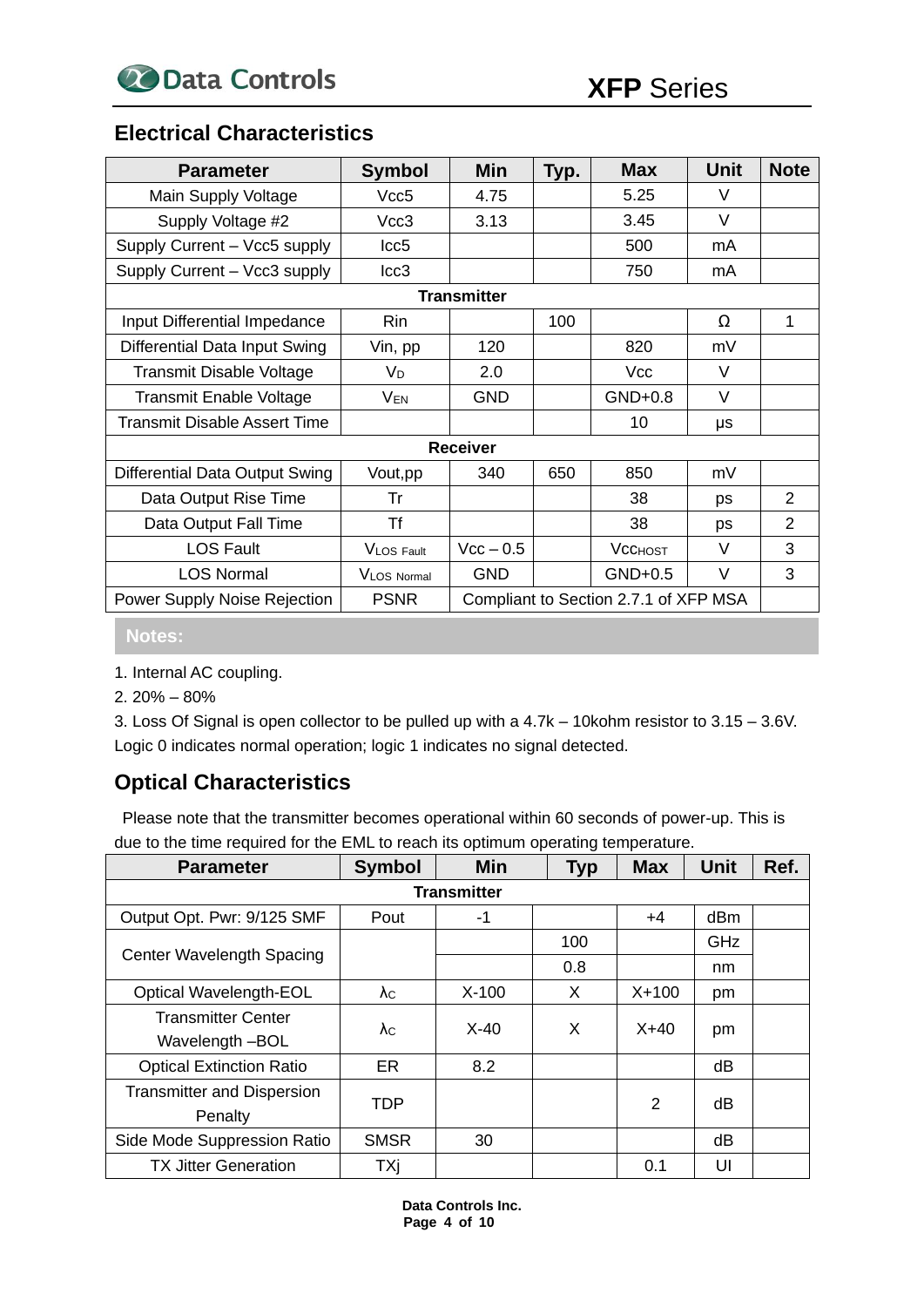**20 Data Controls** XFP Series

| (peak-to-peak)                     |               |                 |       |                 |  |
|------------------------------------|---------------|-----------------|-------|-----------------|--|
| TX Jitter Generation (RMS)         | <b>TXjRMS</b> |                 | 0.01  | UI              |  |
|                                    |               | <b>Receiver</b> |       |                 |  |
| Receiver Sensitivity @<br>10.7Gb/s | Pmin          |                 | $-15$ | dB <sub>m</sub> |  |
| <b>Maximum Input Power</b>         | Pmax          | $+0.5$          |       | dB <sub>m</sub> |  |
| <b>Optical Center Wavelength</b>   | $\lambda c$   | 1270            | 1600  | nm              |  |
| Path Penalty                       |               |                 | 2     | dB              |  |
| <b>Receiver Reflectance</b>        | <b>Rrx</b>    |                 | $-27$ | dB              |  |
| <b>LOS De-Assert</b>               | <b>LOSD</b>   |                 | $-17$ | dB <sub>m</sub> |  |
| <b>LOS Assert</b>                  | <b>LOSA</b>   | $-29$           |       | dB <sub>m</sub> |  |
| <b>LOS Hysteresis</b>              |               |                 |       | dB              |  |

# **Pin Descriptions**

| Pin            | Logic          | <b>Symbol</b>    | <b>Name/Description</b>                              |                |  |
|----------------|----------------|------------------|------------------------------------------------------|----------------|--|
| 1              |                | <b>GND</b>       | <b>Module Ground</b>                                 | 1              |  |
| $\overline{2}$ |                | VEE <sub>5</sub> | Optional -5.2 Power Supply - Not required            |                |  |
| 3              | LVTTL-I        | Mod-Desel        | Module De-select; When held low allows the module    |                |  |
|                |                |                  | to respond to 2-wire serial interface commands       |                |  |
| $\overline{4}$ | LVTTL-O        | Interrupt        | Interrupt (bar); Indicates presence of an important  | $\overline{2}$ |  |
|                |                |                  | condition which can be read over the serial 2-wire   |                |  |
|                |                |                  | interface                                            |                |  |
| 5              | LVTTL-I        | TX_DIS           | Transmitter Disable; Transmitter laser source turned |                |  |
|                |                |                  | off                                                  |                |  |
| 6              |                | VCC <sub>5</sub> | +5 Power Supply                                      |                |  |
| $\overline{7}$ |                | <b>GND</b>       | Module Ground                                        | $\mathbf{1}$   |  |
| 8              |                | VCC <sub>3</sub> | +3.3V Power Supply                                   |                |  |
| 9              |                | VCC3             | +3.3V Power Supply                                   |                |  |
| 10             | LVTTL-I        | <b>SCL</b>       | Serial 2-wire interface clock line                   | $\overline{2}$ |  |
| 11             | LVTTL-         | <b>SDA</b>       | Serial 2-wire interface data line                    | $\overline{2}$ |  |
|                | 1/O            |                  |                                                      |                |  |
| 12             | LVTTL-O        | Mod_Abs          | Module Absent; Indicates module is not present.      | $\overline{2}$ |  |
|                |                |                  | Grounded in the module.                              |                |  |
| 13             | LVTTL-O        | Mod_NR           | Module Not Ready;                                    | $\overline{2}$ |  |
| 14             | LVTTL-O        | RX LOS           | Receiver Loss of Signal indicator                    | $\overline{2}$ |  |
| 15             |                | <b>GND</b>       | Module Ground                                        | 1              |  |
| 16             |                | <b>GND</b>       | <b>Module Ground</b>                                 | 1              |  |
| 17             | CML-O          | RD-              | Receiver inverted data output                        |                |  |
| 18             | CML-O          | $RD+$            | Receiver non-inverted data output                    |                |  |
| 19             |                | <b>GND</b>       | Module Ground                                        | 1              |  |
| 20             |                | VCC <sub>2</sub> | +1.8V Power Supply - Not required                    |                |  |
| 21             | <b>LVTTL-I</b> | P Down/R         | Power Down; When high, places the module in the low  |                |  |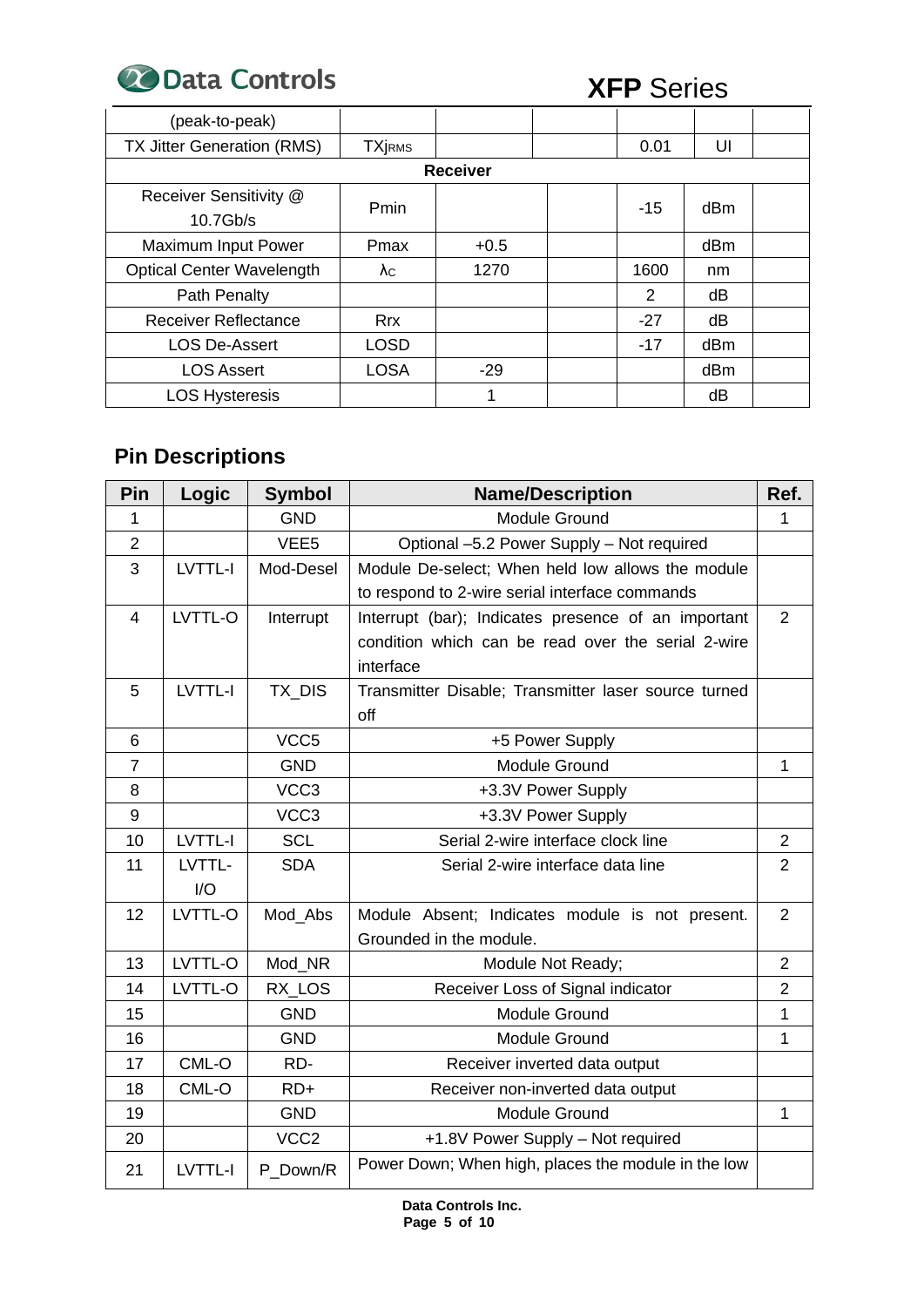

|    |               | ST               | power stand-by mode and on the falling edge of        |   |  |
|----|---------------|------------------|-------------------------------------------------------|---|--|
|    |               |                  | P Down initiates a module reset                       |   |  |
|    |               |                  | Reset; The falling edge initiates a complete reset of |   |  |
|    |               |                  | the module including the 2-wire serial interface,     |   |  |
|    |               |                  | equivalent to a power cycle.                          |   |  |
| 22 |               | VCC <sub>2</sub> | +1.8V Power Supply – Not required                     |   |  |
| 23 |               | <b>GND</b>       | <b>Module Ground</b>                                  |   |  |
| 24 | <b>PECL-I</b> | RefCLK+          | Reference Clock non-inverted input, AC coupled on     | 3 |  |
|    |               |                  | the host board – Not required                         |   |  |
| 25 | <b>PECL-I</b> | RefCLK-          | Reference Clock inverted input, AC coupled on the     | 3 |  |
|    |               |                  | host board – Not required                             |   |  |
| 26 |               | <b>GND</b>       | Module Ground                                         |   |  |
| 27 |               | <b>GND</b>       | Module Ground                                         |   |  |
| 28 | CML-I         | TD-              | Transmitter inverted data input                       |   |  |
| 29 | CML-I         | TD+              | Transmitter non-inverted data input                   |   |  |
| 30 |               | <b>GND</b>       | <b>Module Ground</b>                                  |   |  |

**Notes:**

- 1. Module circuit ground is isolated from module chassis ground within the module.
- 2. Open collector; should be pulled up with 4.7k 10k ohm on host board to a voltage between 3.15V and 3.6V.
- 3. A Reference Clock input is not required.

# **Digital Diagnostic Functions**

DJxx-XFP-LC.S40 Small Form Factor 10Gbps (XFP) transceivers are compliant with the current XFP Multi-Source Agreement (MSA) Specification Rev 4.5.

As defined by the XFP MSA, our XFP transceivers provide digital diagnostic functions via a 2-wire serial interface, which allows real-time access to the following operating parameters:

- ◆ Transceiver temperature
- ◆ Laser temperature
- ◆ Laser bias current
- ◆ Transmitted optical power
- ◆ Received optical power
- ◆ Transceiver supply voltage

It also provide s a sophisticated system of alarm and warning flags, which may be used to alert end-users when particular operating parameters are outside of a factory-set normal range.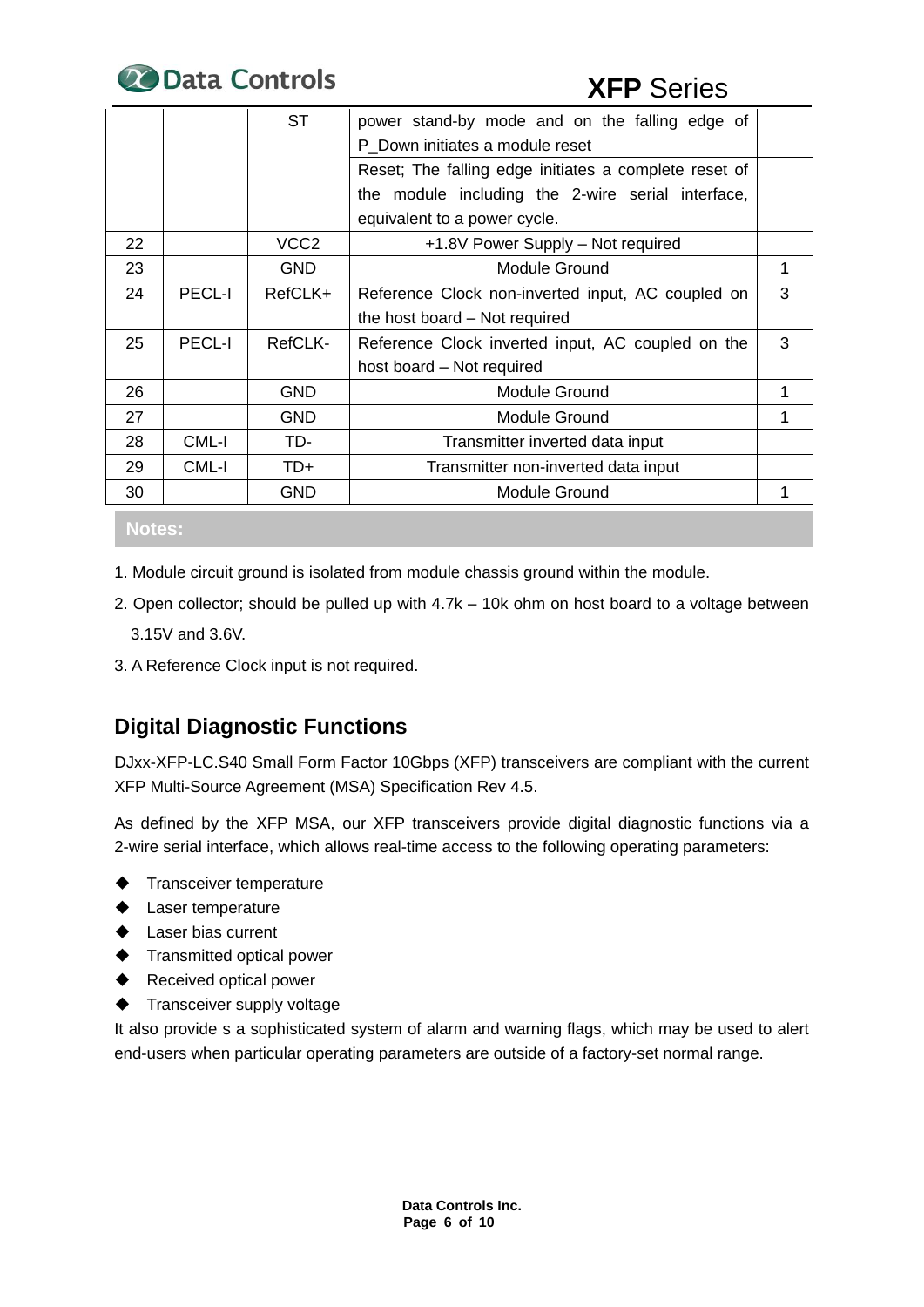

The operating and diagnostics information is monitored and reported by a Digital Diagnostics Transceiver Controller inside the transceiver, which is accessed through the 2-wire serial interface. When the serial protocol is activated, the serial clock signal (SCL pin) is generated by the host. The positive edge clocks data into the XFP transceiver into those segments of its memory map that are not write-protected. The negative edge clocks data from the XFP transceiver. The serial data signal (SDA pin) is bi-directional for serial data transfer. The host uses SDA in conjunction with SCL to mark the start and end of serial protocol activation. The memories are organized as a series of 8-bit data words that can be addressed individually or sequentially. The 2-wire serial interface provides sequential or random access to the 8 bit parameters, addressed from 000h to the maximum address of the memory.

| Addr.       | <b>Size</b><br>(Bytes) | <b>Name of Field</b> | <b>Hex</b>                    | <b>Description</b>                       |
|-------------|------------------------|----------------------|-------------------------------|------------------------------------------|
| 128         | 1                      | Identifier           | 06                            | <b>XFP</b>                               |
|             |                        |                      |                               | power consumption <                      |
| 129         | 1                      | Ext. Identifier      | 90                            | 3.5W, no Ref Colck                       |
|             |                        |                      |                               | required                                 |
| 130         | 1                      | Connector            | 07                            | <b>LC Connector</b>                      |
| $131 - 138$ | 8                      | Transceiver          | 22 20 00 00 00 20 00<br>00    | <b>Transmitter Code</b>                  |
| 139         | 1                      | Encoding             | F <sub>0</sub>                | 64B/66B, 8B/10B, SONET<br>Scrambled, NRZ |
| 140         | 1                      | <b>BR-Min</b>        | 63                            | 9.9Gbps                                  |
| 141         | 1                      | BR-Max               | 6F                            | 11.1Gbps                                 |
| 142         | 1                      | Length (SMF)km       | $XX$ (note)                   |                                          |
| 143         | 1                      | Length $(E-50\mu m)$ | 00                            |                                          |
| 144         | 1                      | Length (50µm)        | 00                            |                                          |
| 145         | 1                      | Length(62.5µm)       | 00                            |                                          |
| 146         | 1                      | Length (Copper)      | 00                            | Not compliant                            |
| 147         | 1                      | Device Tech          | 74                            | 1550 EML, PIN detector                   |
| 148~163     | 16                     | Vendor name          | Data Controls                 |                                          |
| 164         | 1                      | <b>CDR Support</b>   | F <sub>9</sub>                | CDR supports 9.953G ~<br>11.1G           |
| 165~167     | 3                      | Vendor OUI           | 68F125                        |                                          |
| 168~183     | 16                     | Vendor PN            | DJxxXFPLCS40                  |                                          |
| 184~185     | $\overline{2}$         | Vendor rev           | XX XX XX XX <sup>(note)</sup> |                                          |
| 186~187     | $\overline{2}$         | Wavelength           | XX XX <sup>(note)</sup>       | Centre Wavelength                        |
|             |                        | Tolerance            |                               |                                          |
| 188~189     | $\overline{2}$         | Wavelength           | 00 14                         | $+/- 0.1$ nm                             |
|             |                        | Tolerance            |                               |                                          |
| 190         | 1                      | Max Case Temp        | $XX$ (note)                   | XX                                       |
| 191         | 1                      | CC_BASE              | $XX$ (note)                   | Check sum of Byte 128 -                  |

### **Table 1 Serial ID Memory Contents (Table 01h)**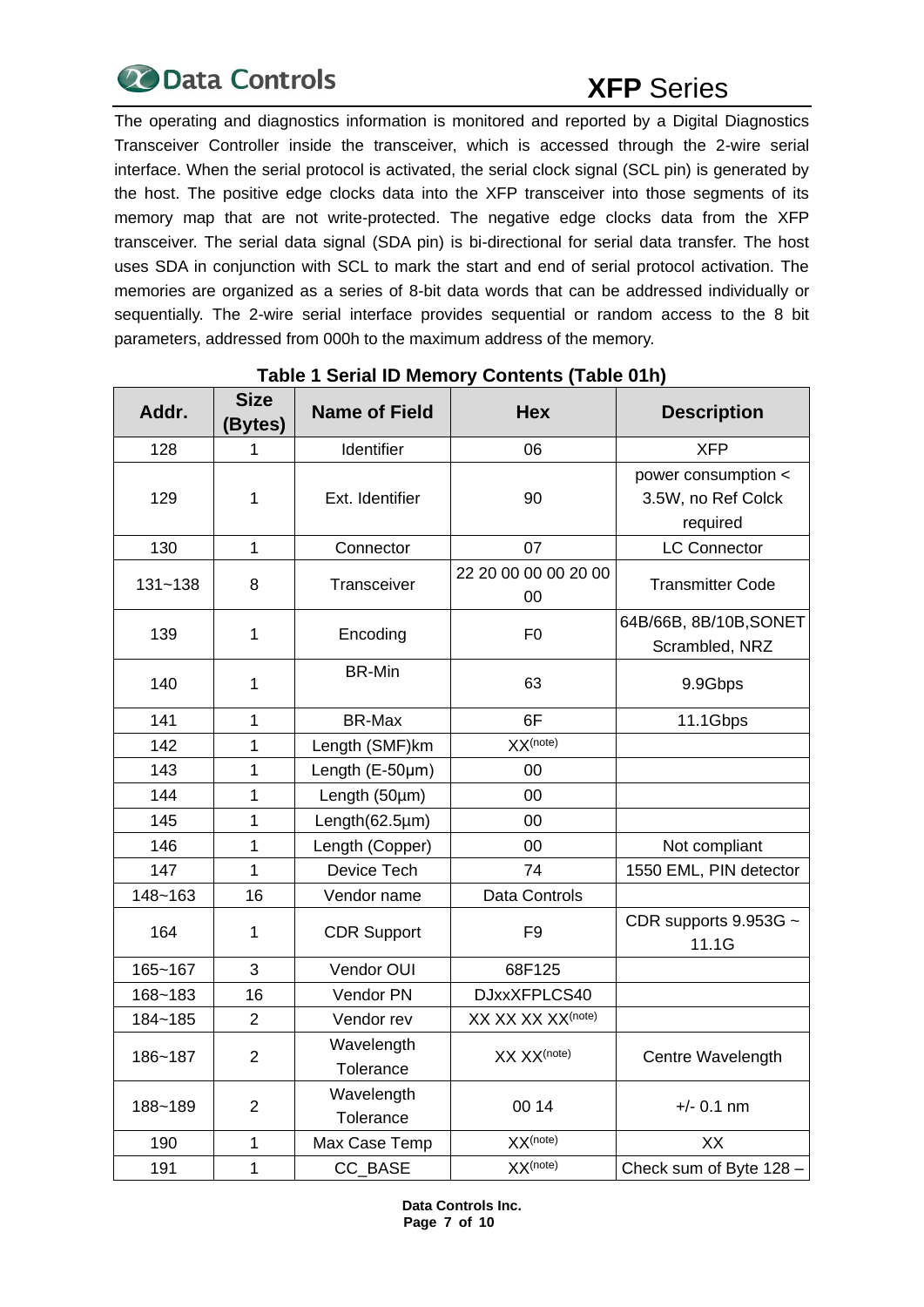

|         |    |                         |                               | 190                            |  |
|---------|----|-------------------------|-------------------------------|--------------------------------|--|
| 192~195 | 4  | Power Supply            | XX XX XX XX <sup>(note)</sup> |                                |  |
| 196~211 | 16 | Vendor SN               | XX XX XX XX XX XX             |                                |  |
|         |    |                         | XX XX XX XX XX XX             |                                |  |
|         |    |                         | XX XX XX XX <sup>(note)</sup> |                                |  |
| 212~219 | 8  | Date Code               | XX XX XX XX XX XX             |                                |  |
|         |    |                         | XX XX <sup>(note)</sup>       |                                |  |
| 220     | 1  | Diagnostic              | 08                            | No BER Support, Average        |  |
|         |    | <b>Monitoring Type</b>  |                               | Power                          |  |
| 221     | 1  | <b>Enhanced Options</b> |                               | <b>Optional Soft</b>           |  |
|         |    |                         |                               | TX_DISABLE                     |  |
|         |    |                         | 60                            | implemented,                   |  |
|         |    |                         |                               | Optional Soft P_down           |  |
|         |    |                         |                               | implemented                    |  |
| 222     | 1  | <b>Aux Monitoring</b>   | 46                            | <b>AUX1: Laser Temperature</b> |  |
|         |    |                         |                               | AUX2: 5V Power Supply          |  |
| 223     | 1  | CC_EXT                  | XX <sup>(note)</sup>          |                                |  |
| 224~255 | 32 | <b>Vendor Specific</b>  | Reserved                      | <b>Check sum for Extended</b>  |  |
|         |    |                         |                               | ID Field.                      |  |

NOTE: "XX" is referred to be variable.

## **Host board Connector Pinout**



**Diagram of Host Board Connector Block Pin Numbers and Name**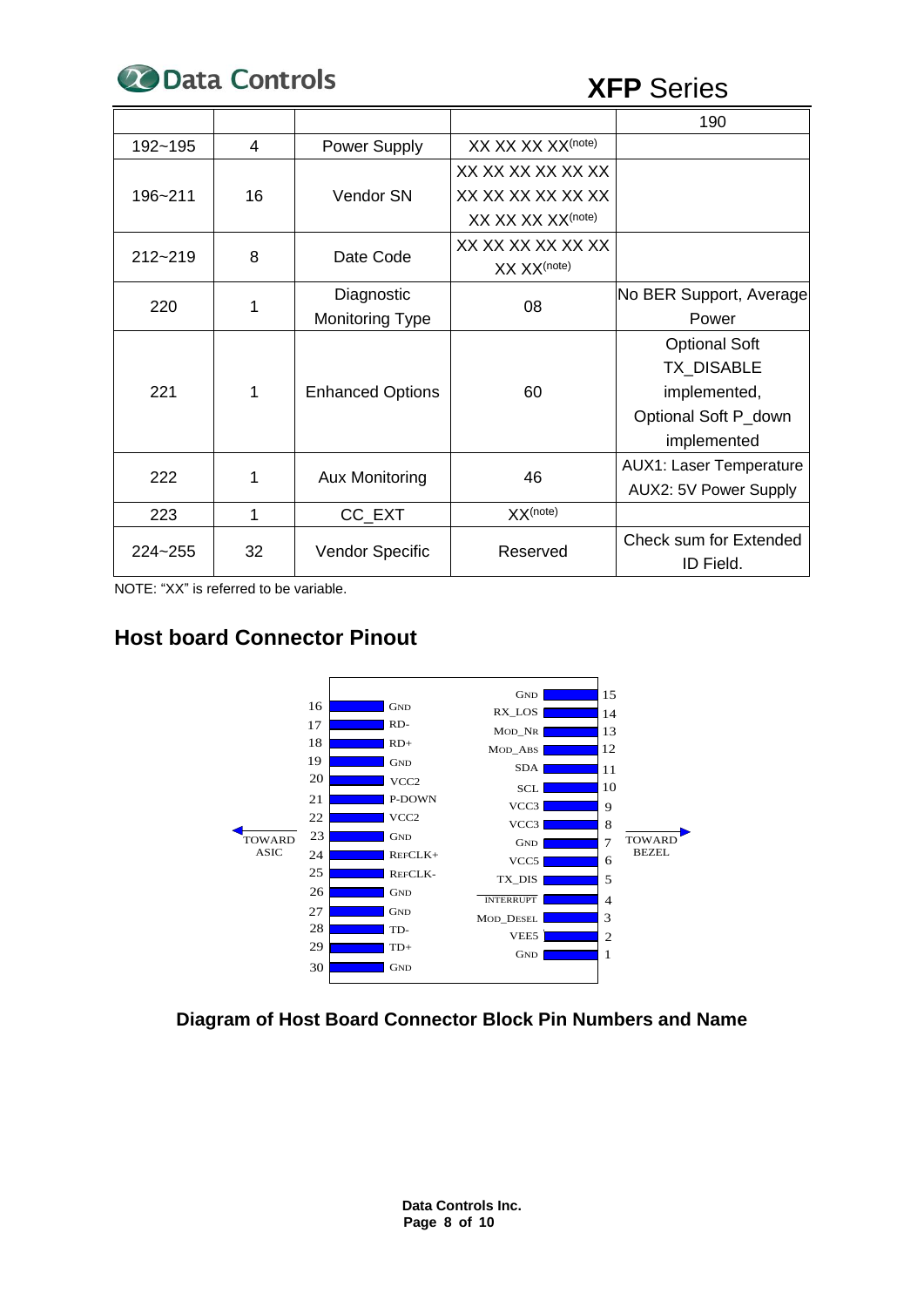

### **General Specifications**

| <b>Parameter</b>       | <b>Symbol</b> | Min  | Typ. | <b>Max</b> | <b>Units</b> | Ref. |
|------------------------|---------------|------|------|------------|--------------|------|
| <b>Bit Rate</b>        | BR            | 9.95 |      | 11.1       | Gbps         |      |
| <b>Bit Error Ratio</b> | <b>BER</b>    |      |      | $10^{-12}$ |              |      |
| Notes: <b>I</b>        |               |      |      |            |              |      |

1. SONET OC-192 IR-2, OC-192 IR-3, ITU-T G.709, 10GBASE-ER/EW with FEC, 10G Fiber Channel

2. Tested with a  $2^{31}$  – 1 PRBS

# **Recommended Host Board Power Supply Circuit**



# **Recommended High-Speed Interface Circuit**



**Data Controls Inc. Page 9 of 10**